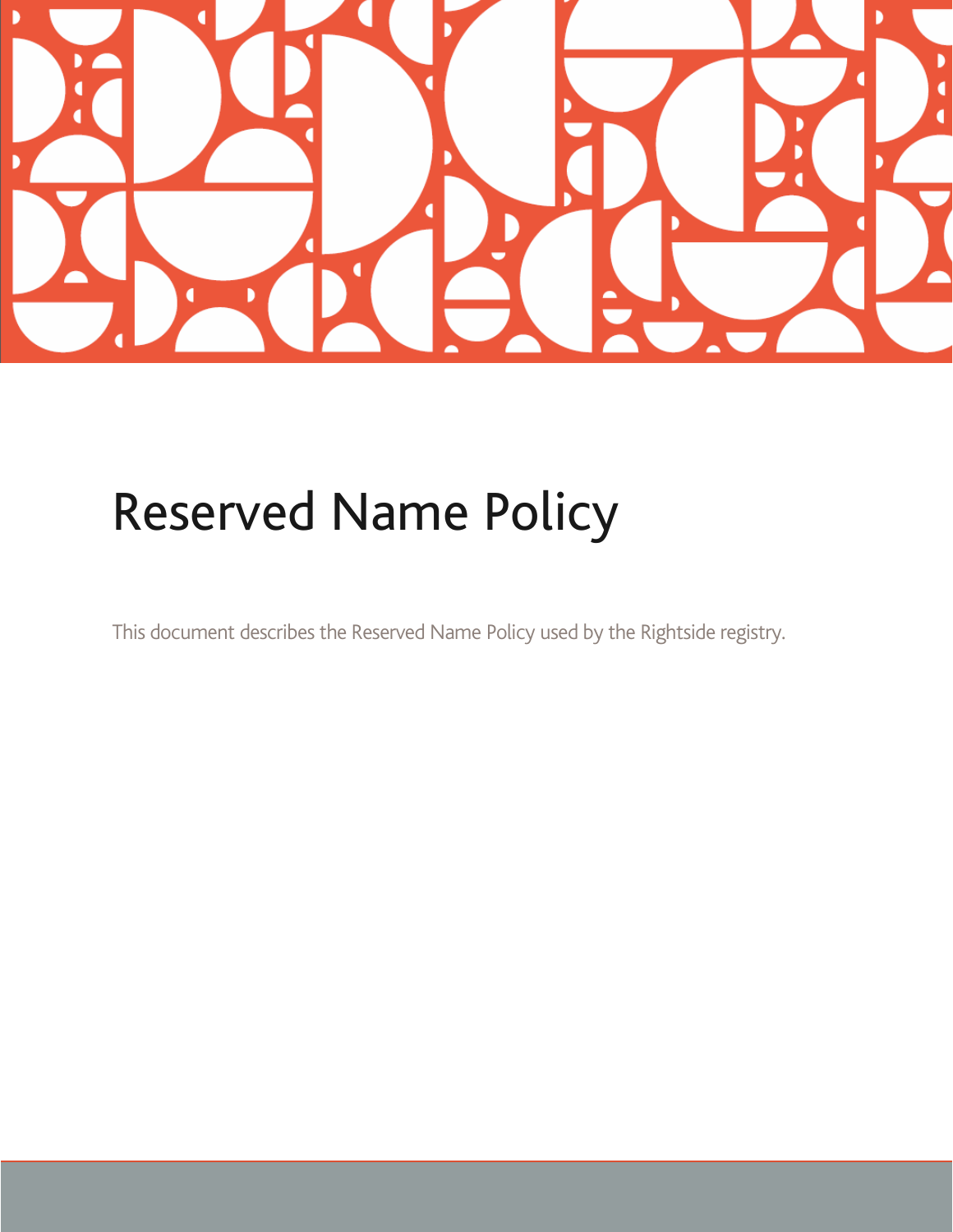Copyright © 2014 Rightside Domains Europe Ltd.

Rightside Domains Europe Ltd. (RDEL), is the registry operator for United TLD Holdco Ltd. t/a Rightside Registry

The information contained in this document is a statement and description of the current operation of the RDEL registry platform as of the date posted on the document. Documents created on behalf of RDEL customers are not legally binding commitments; content is subject to change from time to time as modifications to the platform occur. RDEL does not guarantee that the content contained in this document is error-free or current after publication.

All documents and policies are for informational purposes only. RDEL MAKES NO WARRANTIES, EXPRESS, IMPLIED, OR STATUTORY, BY PUBLISHING THESE DOCUMENTS.

Rightside Reserved Name Policy - Version 1.1

Last update: January, 2014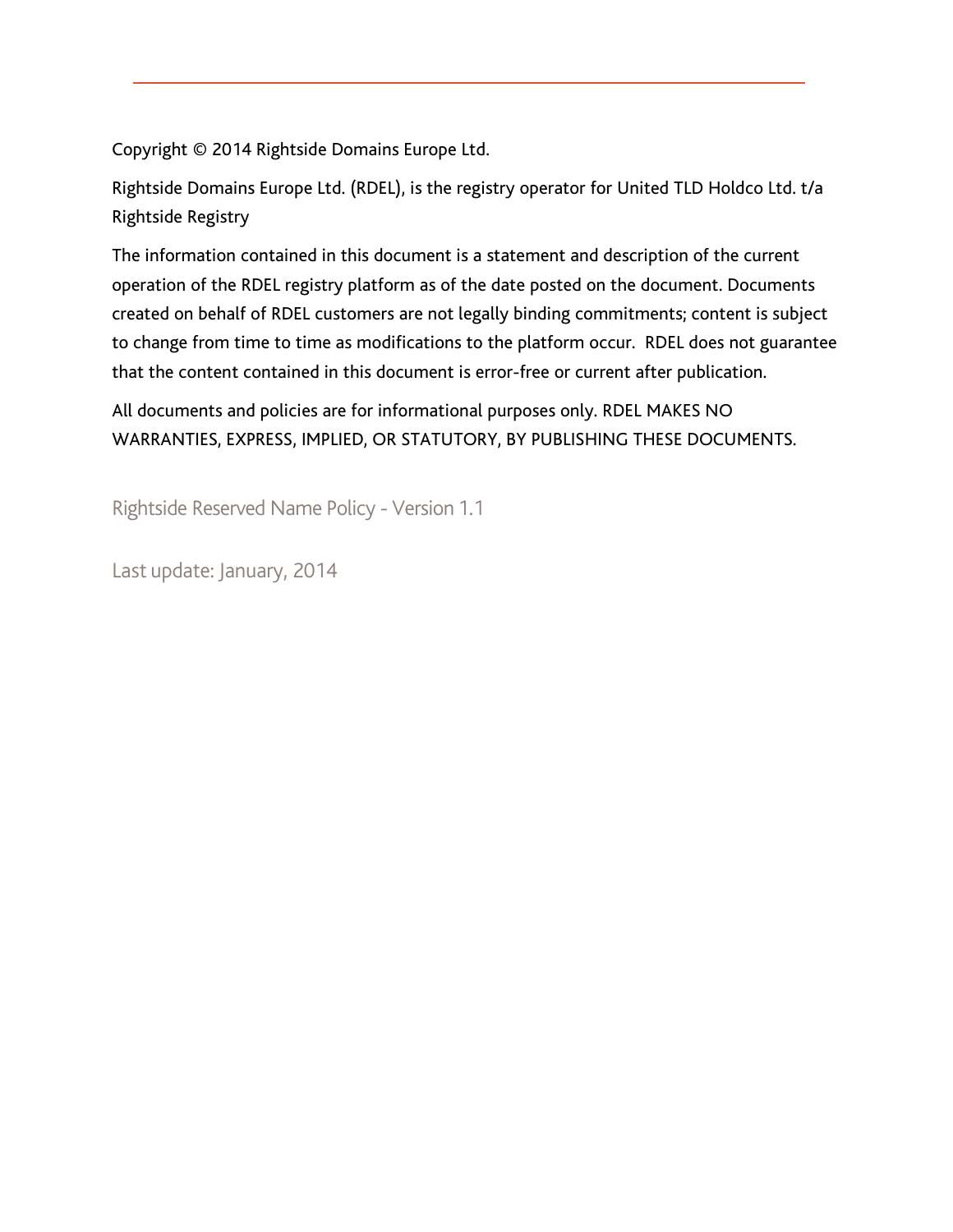# 1. Introduction

This document describes United TLD Holdco Ltd.'s ("UTLDH") Reserved Names Policy as it applies to its generic top–level domain names. This policy may be changed and updated from occasionally based on evolving needs and requirements from ICAAN as well as from UTLDH.

## 2. Definitions

ICANN: The Internet Corporation for Assigned Names and Numbers

Registry: United TLD Holdco Ltd (UTLDH)

WHOIS: the look-up service that is used to query databases to obtain information about the registration of a domain name

### 3. Names Reserved in Accordance with Registry Obligations

Under the terms of its Registry Agreement with ICANN, UTLDH is required to comply with restrictions on registration of the character strings set out in ICANN's Registry Agreement, Specification 5 – Schedule of Reserved Names. These names will be reserved and not available for registration in any of our TLDs. The relevant portions of Specification 5 are reprinted below in Appendix 1 of this policy document.

Names that are allocated and activated in accordance with Specification 5 will show the relevant registration information when queried in WHOIS. Queries on all other reserved names will return results indicating that they are reserved in accordance with ICANN policy.

#### 4. Registry Reserved Names

UTLDH has designated certain labels as "Registry Reserved Names". These may differ for each TLD.

These reserved domain names will not be available at launch, but may be made available at a later date via a mechanism to be determined by the Registry. A list of these names will be announced prior to the launch phase of each UTLDH TLD.

A WHOIS query on a Registry Reserved Names will return results indicating that it is a reserved name.

5. Petition for Release of a Registry Reserved Name

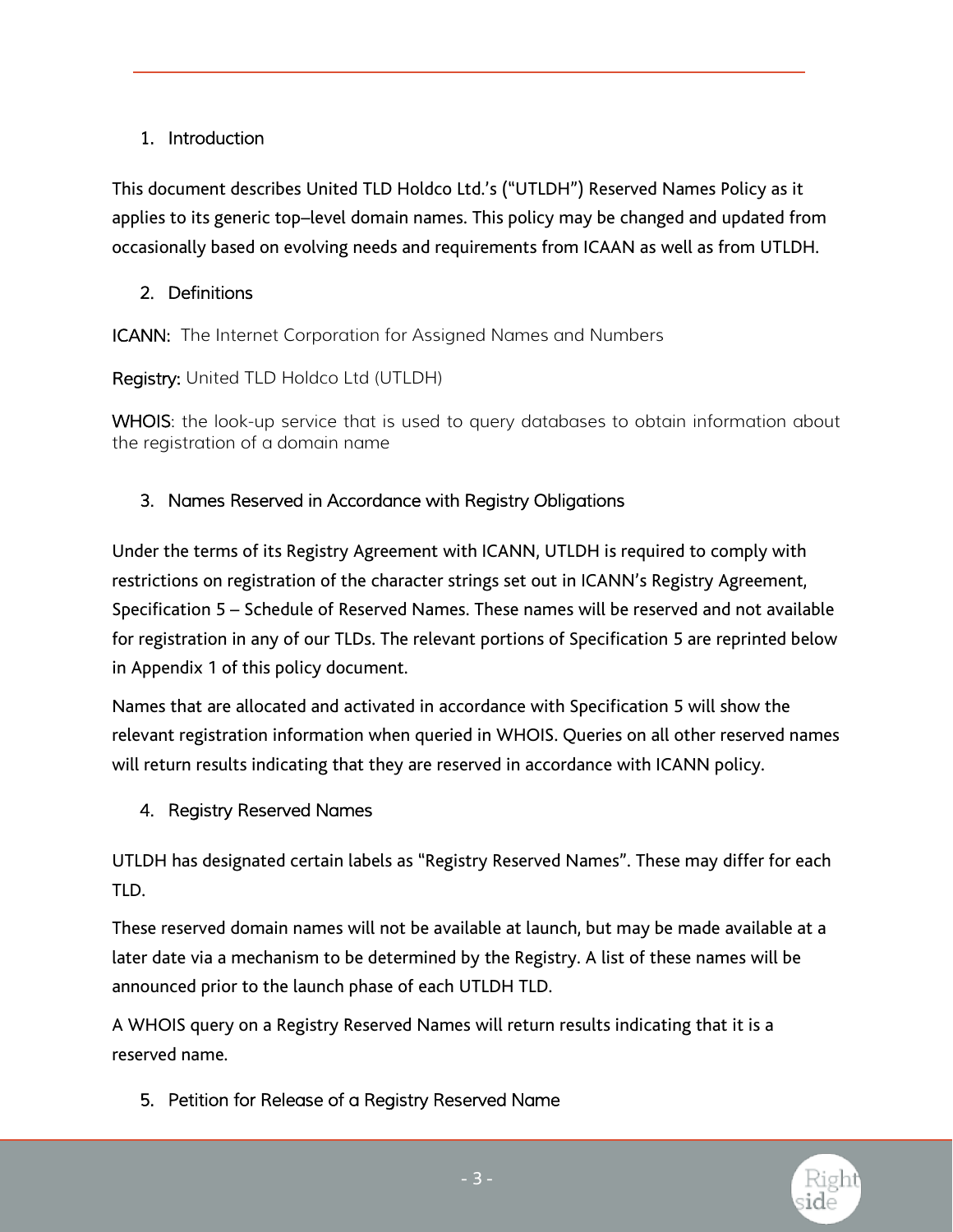The holder of a trademark that is activated in the Trademark Clearing House database and is an exact match of a Registry Reserved Name may petition UTLDH to have the name released from the list in order to apply for the domain name during the Sunrise phase.

Names that have been reserved in accordance with the ICANN Schedule of Reserved Names may not be released.

A petition will only be considered if it requests release of an eligible trademark and is made by or on behalf of an eligible applicant, as defined in the Sunrise phase of the Launch Policy.

The petition must be received no later than 21 days before close of the Sunrise phase.

Petitions must be sent by email to [legal@unitedtld.com](mailto:legal@unitedtld.com) and contain the following information:

- The domain name for which a release is being requested.
- The name of the eligible applicant.
- The relationship of the petitioner with the eligible applicant (if different parties).
- The trademark on which the request is based.
- The SMD file reference generated by the Trademark Clearing House at the time of verification.

The Registry will acknowledge receipt of the petition within 48 hours.

The determination of whether any Registry Reserved Names will be released and available for Sunrise will be at the sole discretion of UTLDH. The Registry will notify the Eligible Applicant of its decision within seven (7) days of receiving the petition.

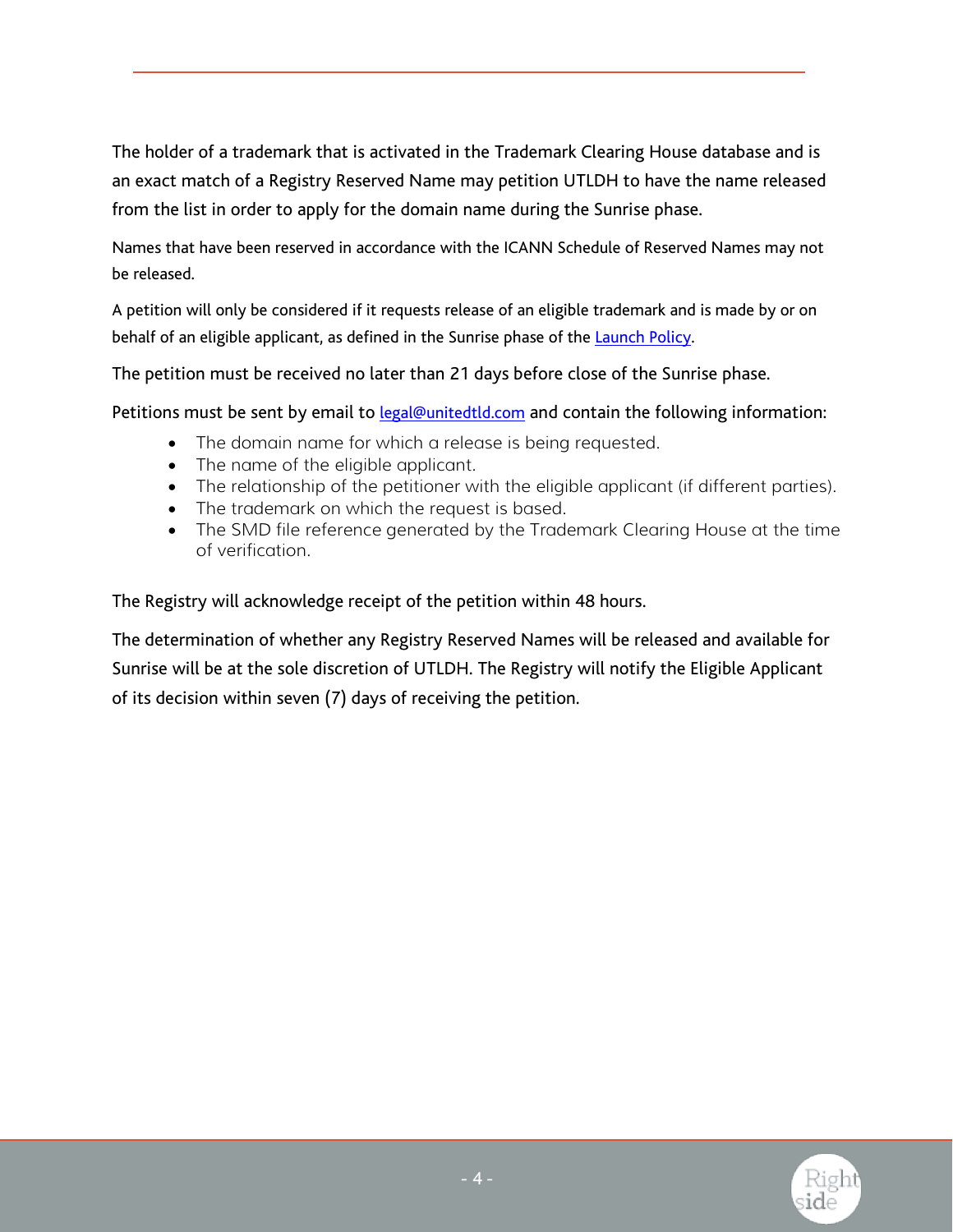#### APPENDIX 1:

#### SPECIFICATION 5 - SCHEDULE OF RESERVED NAMES

Except to the extent that ICANN otherwise expressly authorizes in writing, and subject to the terms and conditions of this Specification, Registry Operator shall reserve the following labels from initial (i.e., other than renewal) registration within the TLD. If using self-allocation, the Registry Operator must show the registration in the RDDS. In the case of IDN names (as indicated below), IDN variants will be identified according to the registry operator IDN registration policy, where applicable.

- 1. Example. The ASCII label "EXAMPLE" shall be withheld from registration or allocated to Registry Operator at the second level and at all other levels within the TLD at which Registry Operator offers registrations (such second level and all other levels are collectively referred to herein as, "All Levels"). Such label may not be activated in the DNS, and may not be released for registration to any person or entity other than Registry Operator. Upon conclusion of Registry Operator's designation as operator of the registry for the TLD, such withheld or allocated label shall be transferred as specified by ICANN. Registry Operator may selfallocate and renew such name without use of an ICANN accredited registrar, which will not be considered Transactions for purposes of Section 6.1 of the Agreement.
- 2. Two-character labels. All two-character ASCII labels shall be withheld from registration or allocated to Registry Operator at the second level within the TLD. Such labels may not be activated in the DNS, and may not be released for registration to any person or entity other than Registry Operator, provided that such two-character label strings may be released to the extent that Registry Operator reaches agreement with the related government and country-code manager of the string as specified in the ISO 3166-1 alpha-2 standard. The Registry Operator may also propose the release of these reservations based on its implementation of measures to avoid confusion with the corresponding country codes, subject to approval by ICANN. Upon conclusion of Registry Operator's designation as operator of the registry for the TLD, all such labels that remain withheld from registration or allocated to Registry Operator shall be transferred as specified by ICANN. Registry Operator may self-allocate and renew such names without use of an ICANN accredited registrar, which will not be considered Transactions for purposes of Section 6.1 of the Agreement.

#### 3. Reservations for Registry Operations.

3.a. The following ASCII labels must be withheld from registration or allocated to Registry Operator at All Levels for use in connection with the operation of the registry for the TLD: WWW, RDDS and WHOIS. The following ASCII label must be allocated to Registry Operator at All Levels for use in connection with the operation of the registry for the TLD: NIC. Registry

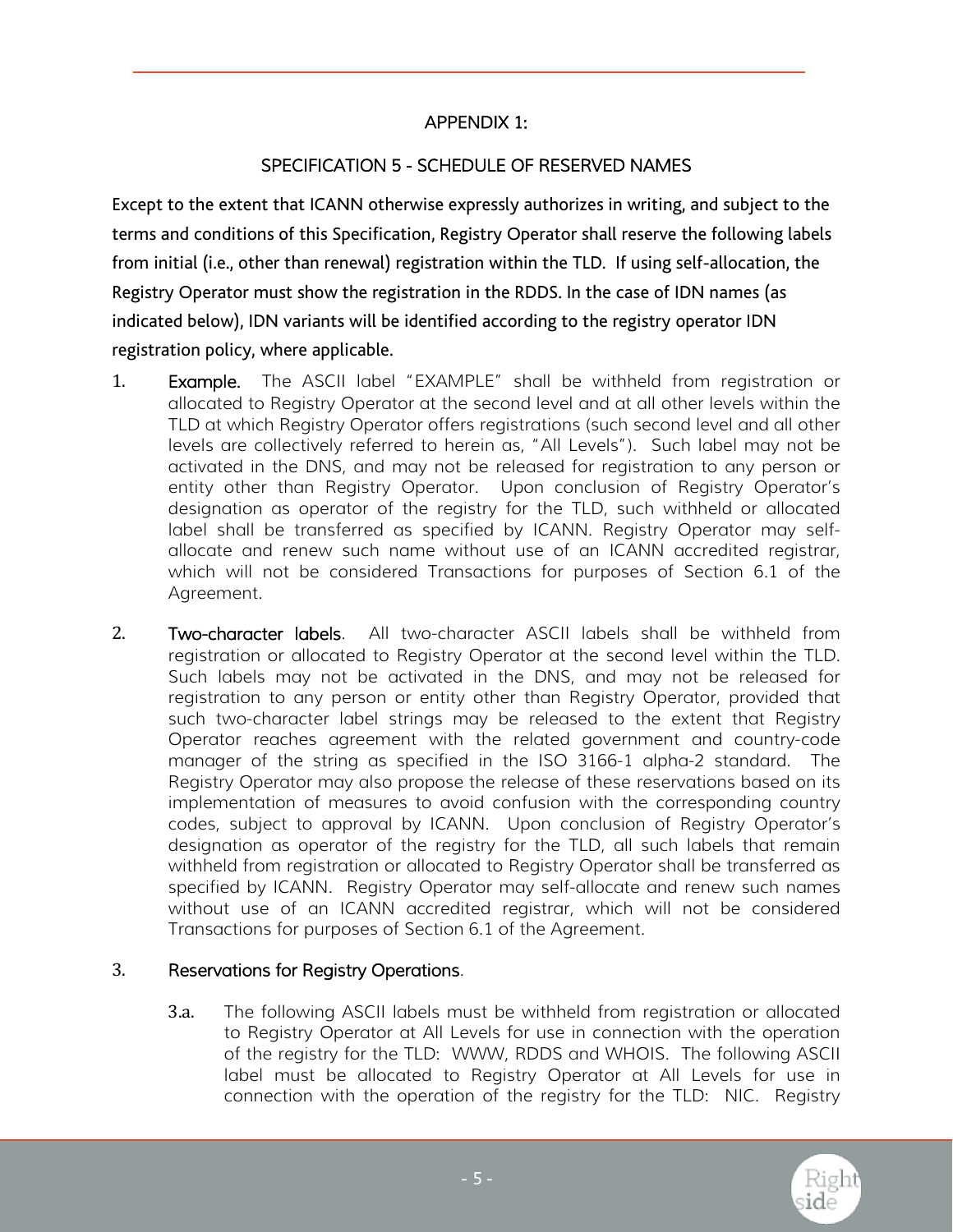Operator may activate WWW, RDDS and WHOIS in the DNS, but must activate NIC in the DNS, as necessary for the operation of the TLD. None of WWW, RDDS, WHOIS or NIC may be released or registered to any person (other than Registry Operator) or third party. Upon conclusion of Registry Operator's designation as operator of the registry for the TLD all such withheld or allocated names shall be transferred as specified by ICANN. Registry Operator may self-allocate and renew such names without use of an ICANN accredited registrar, which will not be considered Transactions for purposes of Section 6.1 of the Agreement.

- 3.b. Registry Operator may activate in the DNS at All Levels up to one hundred (100) names (plus their IDN variants, where applicable) necessary for the operation or the promotion of the TLD. Registry Operator must act as the Registered Name Holder of such names as that term is defined in the thencurrent ICANN Registrar Accreditation Agreement (RAA). These activations will be considered Transactions for purposes of Section 6.1 of the Agreement. Registry Operator must either (i) register such names through an ICANN-accredited registrar; or (ii) self-allocate such names and with respect to those names submit to and be responsible to ICANN for compliance with ICANN Consensus Policies and the obligations set forth in Subsections 3.7.7.1 through 3.7.7.12 of the then-current RAA (or any other replacement clause setting out the terms of the registration agreement between a registrar and a registered name holder). At Registry Operator's discretion and in compliance with all other terms of this Agreement, such names may be released for registration to another person or entity.
- 3.c. Registry Operator may withhold from registration or allocate to Registry Operator names (including their IDN variants, where applicable) at All Levels in accordance with Section 2.6 of the Agreement. Such names may not be activated in the DNS, but may be released for registration to another person or entity at Registry Operator's discretion. Upon conclusion of Registry Operator's designation as operator of the registry for the TLD, all such names that remain withheld from registration or allocated to Registry Operator shall be transferred as specified by ICANN. Upon ICANN's request, Registry Operator shall provide a listing of all names withheld or allocated to Registry Operator pursuant to Section 2.6 of the Agreement. Registry Operator may self-allocate and renew such names without use of an ICANN accredited registrar, which will not be considered Transactions for purposes of Section 6.1 of the Agreement.
- 4. Country and Territory Names. The country and territory names (including their IDN variants, where applicable) contained in the following internationally recognized lists shall be withheld from registration or allocated to Registry Operator at All Levels:
	- 4.a. The short form (in English) of all country and territory names contained on the ISO 3166-1 list, as updated from time to time, including the European Union, which is exceptionally reserved on the ISO 3166-1 list, and its scope

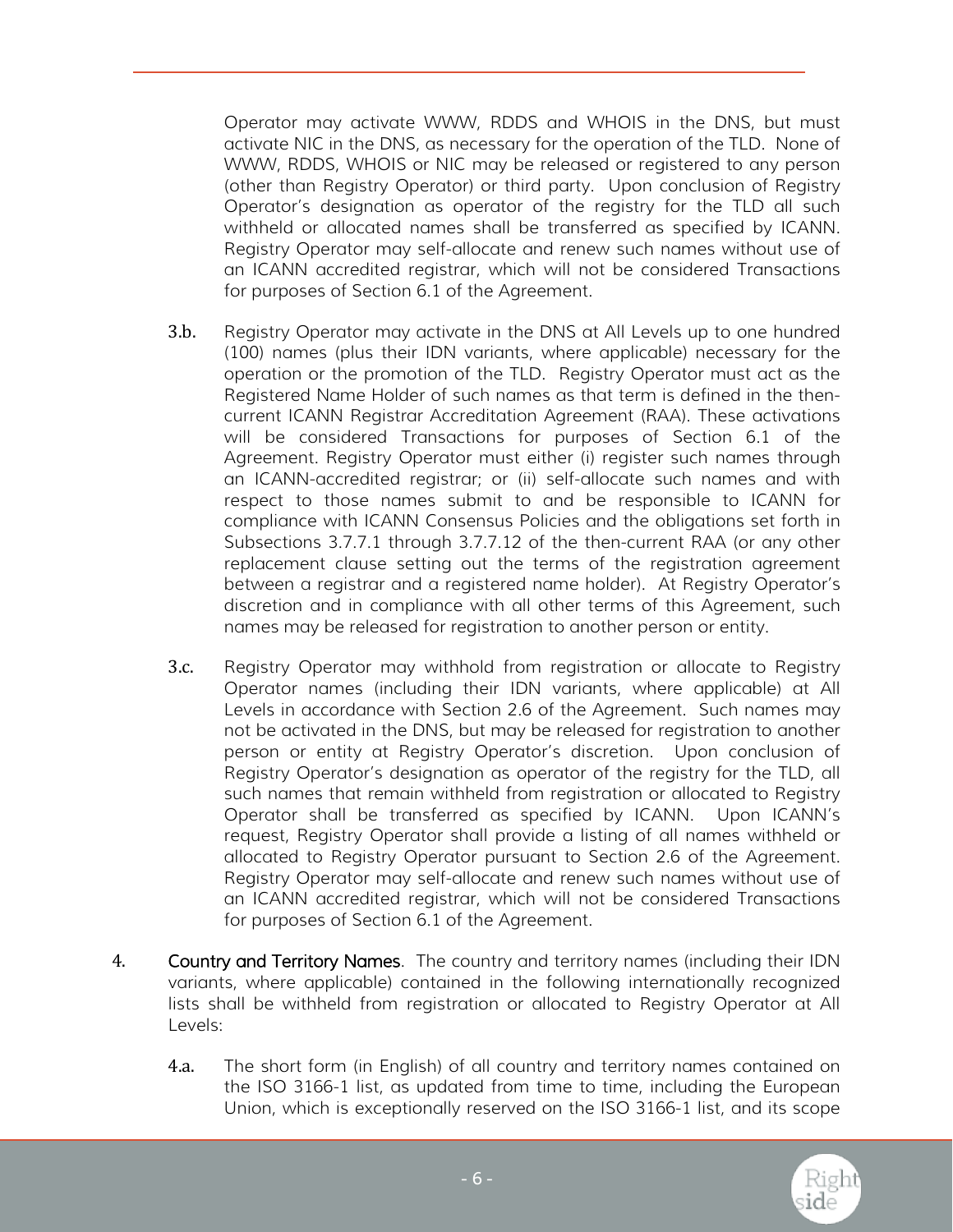extended in August 1999 to any application needing to represent the name European Union <http://www.iso.org/iso/support/country\_codes/iso\_3166\_code\_lists/iso-3166-1\_decoding\_table.htm>;

- 4.b. The United Nations Group of Experts on Geographical Names, Technical Reference Manual for the Standardization of Geographical Names, Part III Names of Countries of the World; and
- 4.c. The list of United Nations member states in 6 official United Nations languages prepared by the Working Group on Country Names of the United Nations Conference on the Standardization of Geographical Names;

provided, that the reservation of specific country and territory names (including their IDN variants according to the registry operator IDN registration policy, where applicable) may be released to the extent that Registry Operator reaches agreement with the applicable government(s). Registry Operator must not activate such names in the DNS; provided, that Registry Operator may propose the release of these reservations, subject to review by ICANN's Governmental Advisory Committee and approval by ICANN. Upon conclusion of Registry Operator's designation as operator of the registry for the TLD, all such names that remain withheld from registration or allocated to Registry Operator shall be transferred as specified by ICANN. Registry Operator may self-allocate and renew such names without use of an ICANN accredited registrar, which will not be considered Transactions for purposes of Section 6.1 of the Agreement.

5. International Olympic Committee; International Red Cross and Red Crescent Movement. As instructed from time to time by ICANN, the names (including their IDN variants, where applicable) relating to the International Olympic Committee, International Red Cross and Red Crescent Movement listed at <http://www.icann.org/en/resources/registries/reserved> shall be withheld from registration or allocated to Registry Operator at the second level within the TLD. Additional International Olympic Committee, International Red Cross and Red Crescent Movement names (including their IDN variants) may be added to the list upon ten (10) calendar days notice from ICANN to Registry Operator. Such names may not be activated in the DNS, and may not be released for registration to any person or entity other than Registry Operator. Upon conclusion of Registry Operator's designation as operator of the registry for the TLD, all such names withheld from registration or allocated to Registry Operator shall be transferred as specified by ICANN. Registry Operator may self-allocate and renew such names without use of an ICANN accredited registrar, which will not be considered Transactions for purposes of Section 6.1 of the Agreement.

#### 6. Intergovernmental Organizations. As instructed from time to time by ICANN, Registry

Operator will implement the protections mechanism determined by the ICANN Board of Directors relating to the protection of identifiers for Intergovernmental Organizations. A list of reserved names for this Section 6 is available at